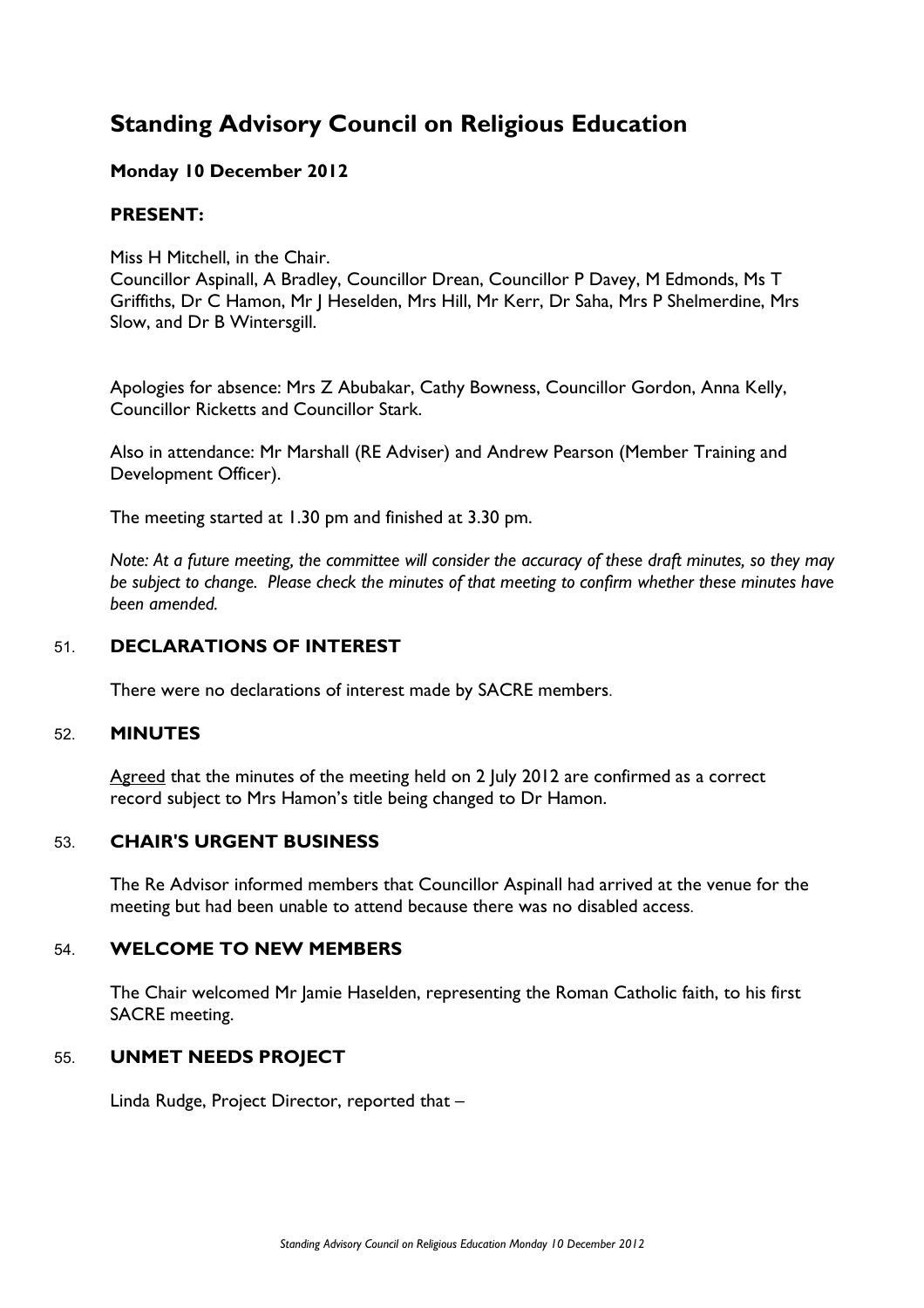- (a) the Unmet Needs Project covered Devon, Cornwall, Plymouth and Torbay, and had the possibility of being extended beyond the three years of its agreed duration;
- (b) a website had been developed for the project www.ItIRE.org
- (c) most projects had begun to meet, with the sharing of good practice;
- (d) seven out of the 12 Hub Leaders had been appointed, with a further five appointments to be made.

The following comments were raised –

- (e) 12 teachers would initially receive training, and while there would be a job description there needed to be a degree of flexibility to encourage teachers new to RE;
- (f) the project would not be able to meet the training needs of all RE teachers but it was hoped to grow what could be provided;
- (g) further comments and questions could be posted on the project website.

Agreed that Linda Rudge is thanked for her presentation and report.

## 56. **SACRE ANNUAL REPORT 2011 - 2012**

The RE Adviser reminded members that an annual SACRE report was a requirement, and requested that any changes to this draft document be forwarded to him.

Agreed that –

- (1) a foreword and updated SACRE membership are added;
- (2) Liz Hill to forward information about a self-evaluation tool for use with both teachers and parents;
- (3) the heads of the four houses are circulated the final draft of the SACRE annual report for agreement.

## 57. **SUMMER 2012 EXAMINATION RESULTS**

The RE Adviser commented that –

- (a) it was difficult to attribute great overall significance to the results as could be noted by the various changes that occurred each year;
- (b) the rise in GCSE entries was encouraging;
- (c) 'A level results were positive.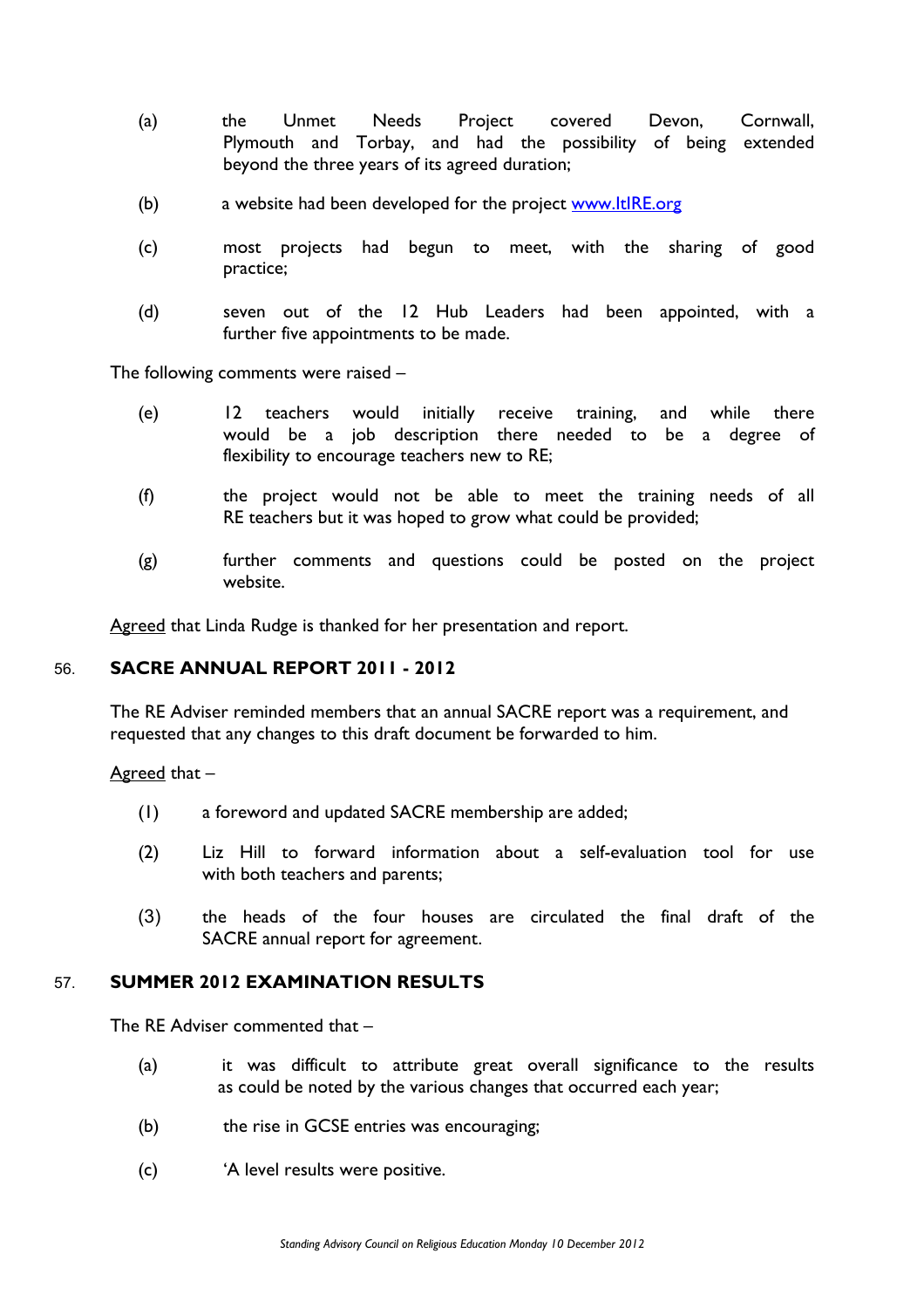Agreed that –

- (1) the RE Adviser would provide an in depth school by school profile of the summer 2012 examination results at the next SACRE meeting;
- (2) Summer 2012 examination results would form an agenda item at the next SACRE meeting.

## 58. **OFSTED REPORTS**

The RE Adviser informed SACRE members that –

- (a) 14 schools in Plymouth had been fully inspected between May and the end of October 2012;
- (b) the respective Ofsted reports  $-$ 
	- made no mention of RE or collective worship;
	- in most cases did not fully explore the spiritual, moral, social and cultural processes at work in schools.

Liz Hill noted that Ofsted supplied detailed guidance to schools about providing evidence, and the subsequent preparatory document compiled by schools could be used to promote RE with SACRE's help.

Dr Wintersgill pointed out that the preparatory document compiled by schools was not compulsory under the new inspection framework employed by Ofsted, while in Ofsted reports there was no requirement for judgement when mention was made of the spiritual, moral, social and cultural processes at work in individual schools.

Agreed that –

- (1) Liz Hill would present her school's preparatory document for Ofsted inspection at the next SACRE meeting.
- (2) The RE Adviser would continue to review Ofsted inspection reports and report back to SACRE on their findings.

## 59. **THE FUTURE OF RE**

The Re Adviser referred to the recent talk given in Plymouth by John Keast, Chair of the Religious Education Council, on the place of RE in schools and the community.

Issues considered in the talk included –

(a) what was happening to RE in schools both locally and nationally;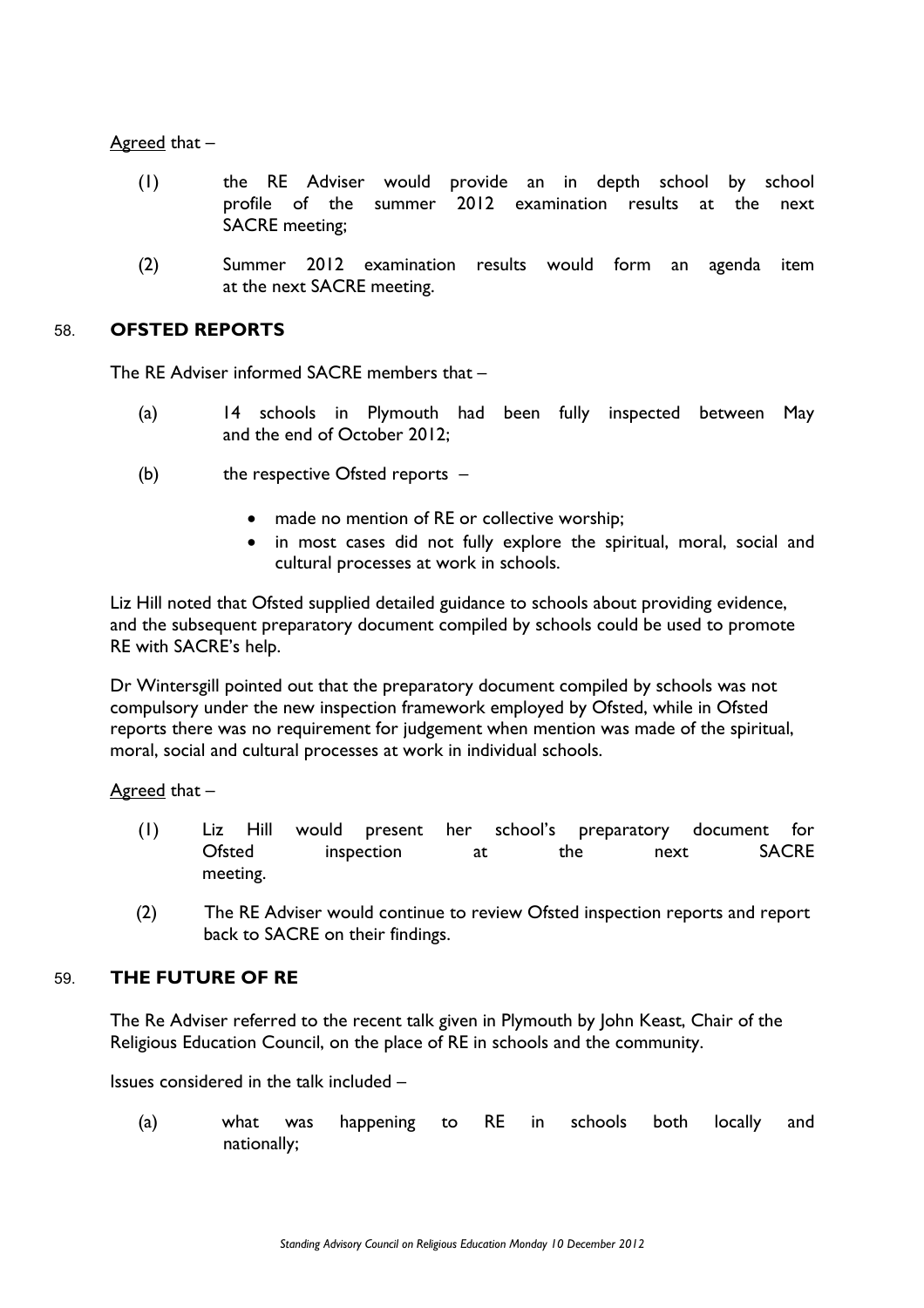- (b) the dismantling by central government of all national support and structures for RE, thus making RE a solely local matter;
- (c) how the RE community was responding;
- (d) the Unmet Needs Project as a positive development.

#### Agreed that –

- (1) the RE Adviser would circulate the PowerPoint presentation used in the talk to SACRE members;
- (2) organising a faith trail walk in Plymouth in May would form an agenda item at the next SACRE meeting.

## 60. **ALL PARTY PARLIAMENTARY GROUP ON RELIGIOUS EDUCATION**

Dr Wintersgill advised SACRE members that in her view this was a positive development as RE now possessed a political voice in the form of the All Party Parliamentary Group on Religious Education. It was noted that –

- (a) the Group would be holding an enquiry into teacher supply in RE and the degree of support for RE teachers using the following methodology –
	- questionnaires to primary and secondary school RE teachers;
	- a corporate evidence paper using nominated topics to others in education, such as SACREs and teacher training organisations;
	- presentation of oral evidence.
- (b) 300 primary schools had returned questionnaires, which was enough for a representative sample, but only 120 secondary schools had done so, which was a poor return and a major concern;
- (c) Dr Wintersgill would be drafting a report for the Group by the end of March 2013, although there was currently no publication date.

It was pointed out that social networking sites could be used to contact RE teachers, with one example being a 'Save RE' page on Facebook.

Agreed that the RE Adviser would forward reminder questionnaires to secondary schools in Plymouth.

## 61. **SACRE WORKING GROUPS UPDATE**

SACRE members were provided with an update from working groups that had met since the last meeting.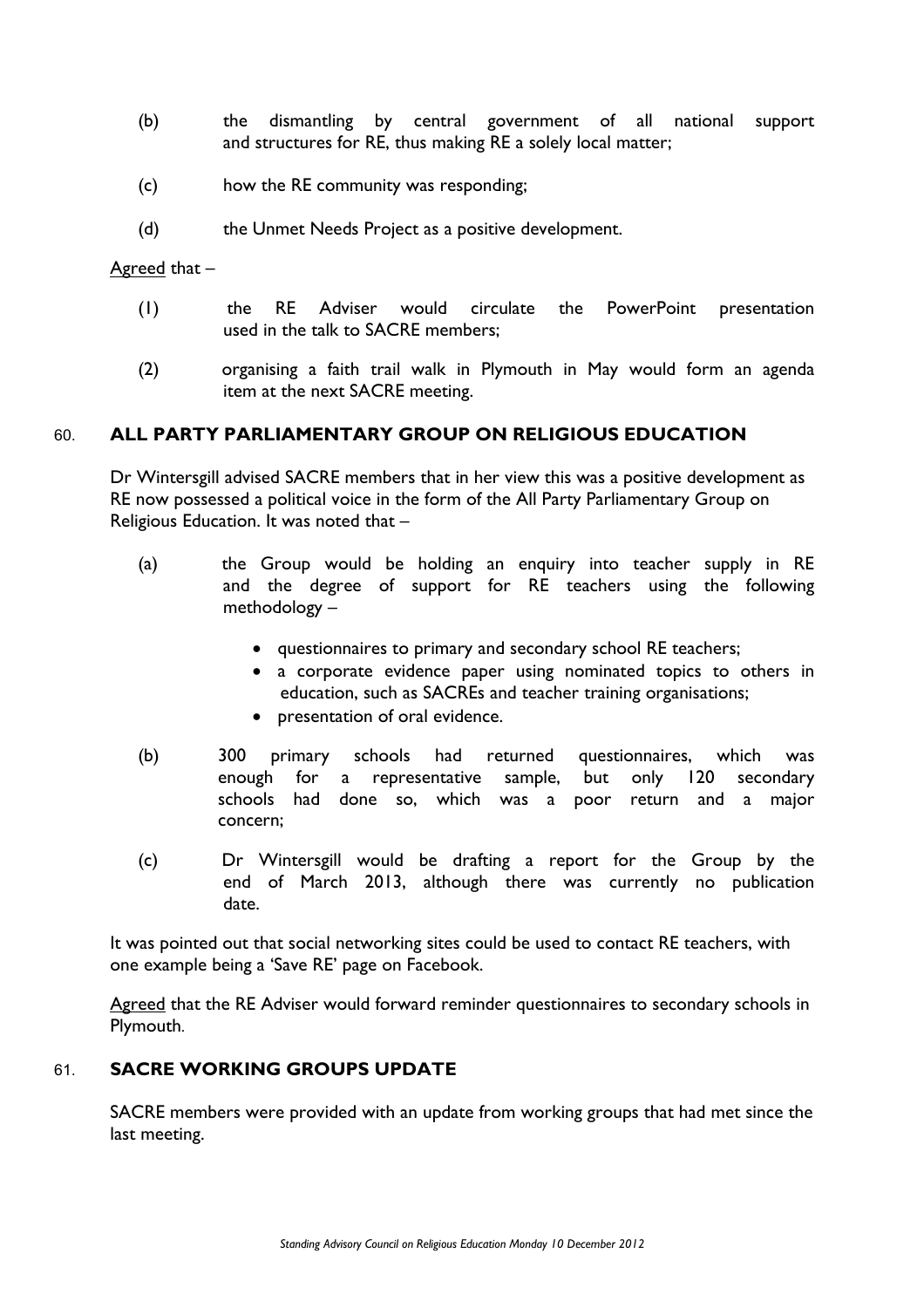Liz Hill, champion for group five on the key priority – to revise guidance and identify key resources for collective worship – reported that the sixteen pages of documentation around the resources for collective worship had yet to be published and distributed. It was proposed that both hard and electronic copies could be published, with a celebratory launch event to be held.

The Chair, champion for group one – to seek ongoing opportunities to raise the profile of SACRE – informed members that a travelling SACRE display would comprise seven boards with text and graphics.

Agreed that –

- (1) Liz Hill to liaise with the RE Adviser about a launch event around publication of the resources for collective worship;
- (2) the Chair would bring the travelling display to the next SACRE meeting.

## 62. **MINSTER PROJECT**

The RE Adviser reminded members that money identified in the SACRE budget had been ring-fenced for a project to develop the Minster Church of St Andrew to improve resources and offer visits to the Minster. It was noted that -

- (a) some progress had been made but that there would be inevitable delays until after the Reverend McKinnel's successor had been appointed;
- (b) some funding was left over and it was proposed that this be used for a new project to explore the faith diversity of young people in Plymouth via production of a dvd.

Agreed that the RE Adviser proceed with the project to explore the faith diversity of young people in Plymouth via production of a dvd.

## 63. **PLYMOUTH CENTRE FOR FAITHS AND CULTURAL DIVERSITY**

The RE Adviser reported that the Plymouth Centre for Faiths and Cultural Diversity had now moved to permanent accommodation within Salisbury Road Primary School.

#### 64. **HOLOCAUST MEMORIAL DAY 2013**

The RE Adviser informed members that –

- (a) a public exhibition and schools event would be held in the Roland Levinsky Building at Plymouth University on Friday 25 January 2013;
- (b) the annual civic ceremony of remembrance would be held in the English Garden at Mount Edgcumbe on Sunday 27 January 2013;